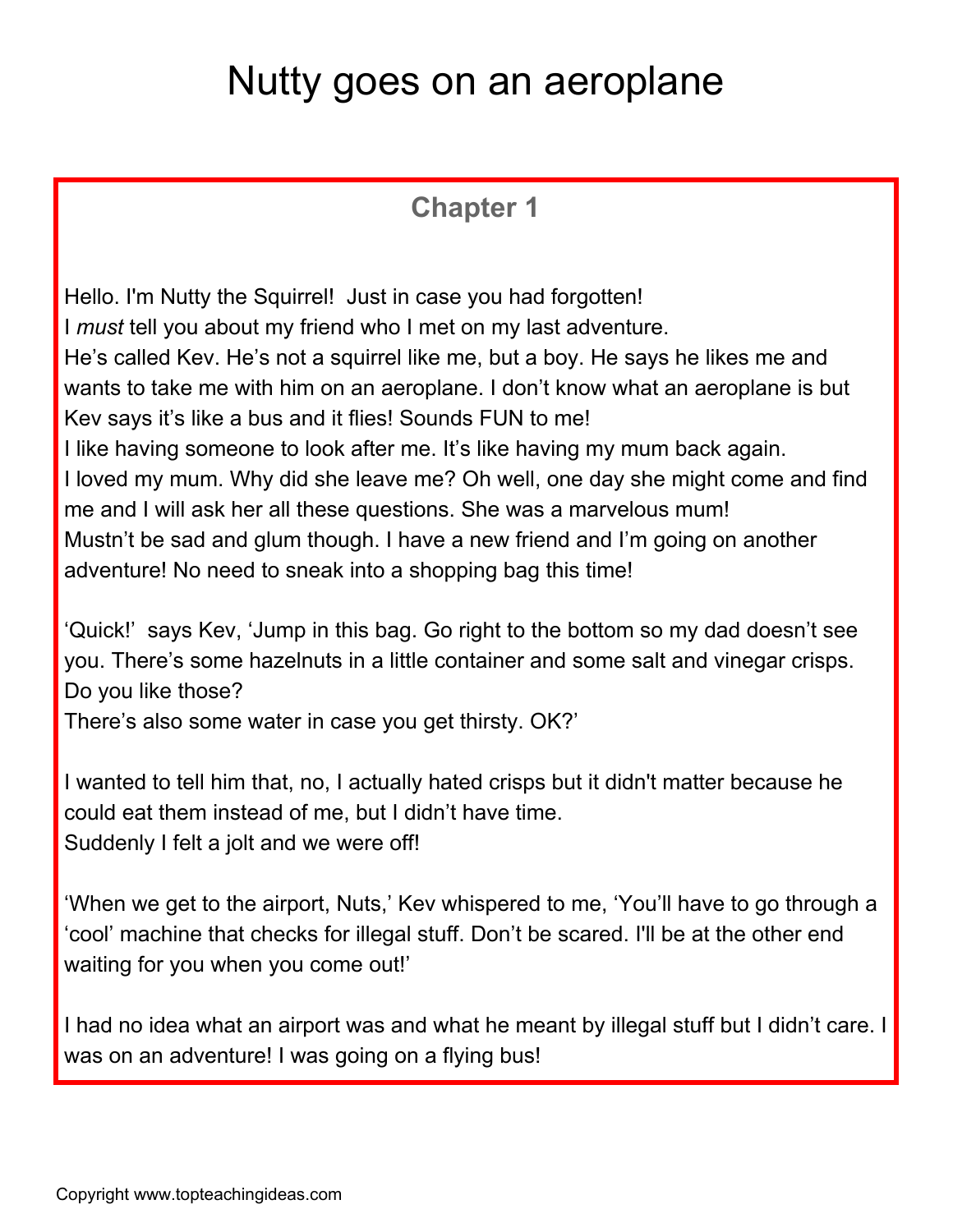## Chapter 2

A bell was sounding. My bag was swaying backwards and forwards and then I felt it. A hand on my head!

I let out an enormously loud squeal!

Where was Kev?

It all happened so quickly. They grabbed my water bottle and chucked it in the bin, seized my nut box and then took hold of my tail and shook me really hard until my head hurt. Then I fainted!

The next thing I remember is Kev's voice whispering in my ear saying '' Wake up sleepy head. We're 3 miles up in the sky now and we're on our way to Disneyland!

I put my paws on the top of the bag and looked out of the little window. What I saw was amazing!

A bright blue sky with white fluffy clouds floating by.

This must be heaven I thought and curled up in my cosy bag and waited for the rest of my adventure to happen!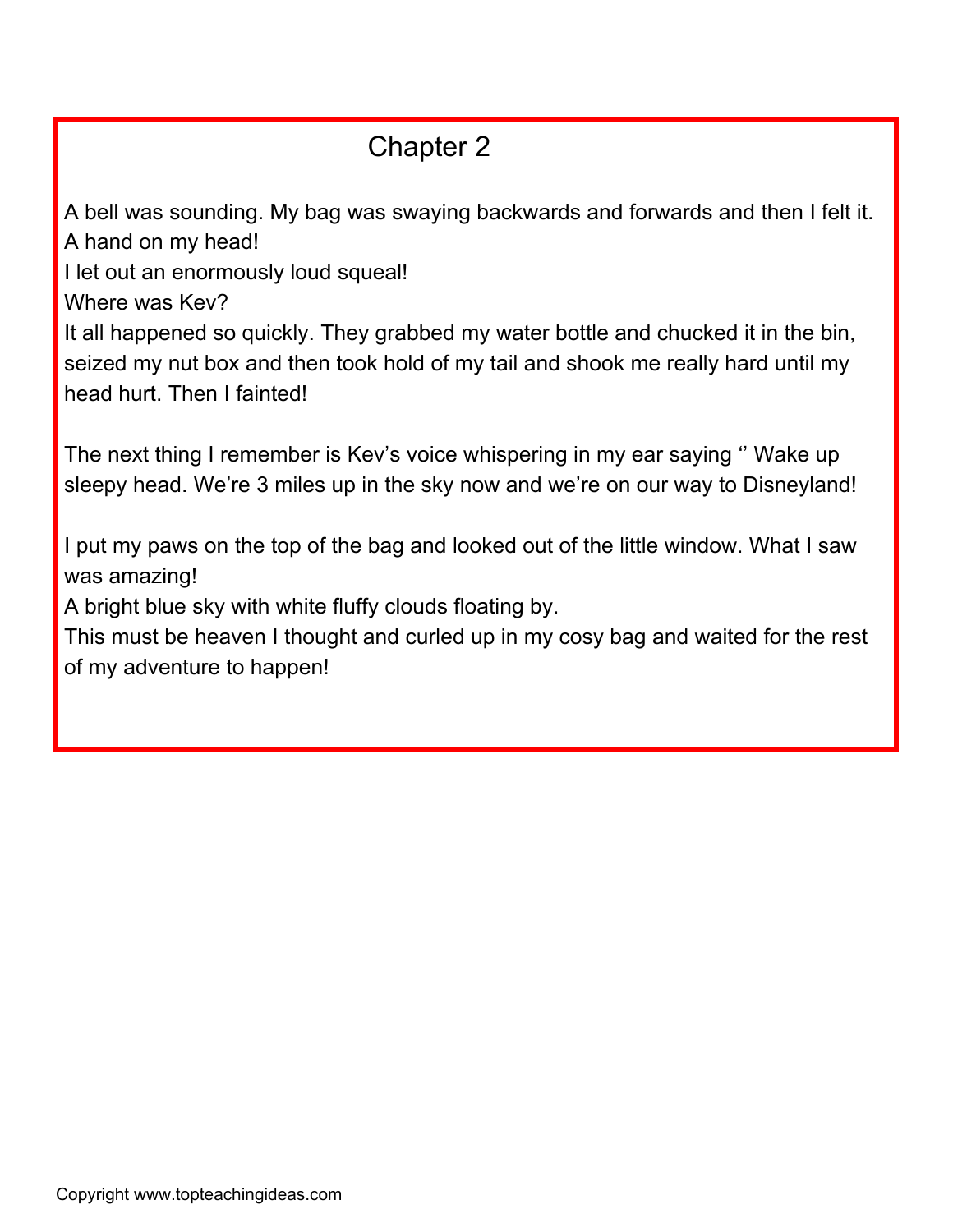## **Questions**

1. What was the name of Nutty's new friend?

2. Where did he meet him?

3. How did Kev describe to Nutty what an aeroplane was?

 $\overline{\phantom{a}}$  , and the contribution of the contribution of  $\overline{\phantom{a}}$ 

4. How would you describe 'an aeroplane' to someone who didn't know?

 $\overline{\phantom{a}}$  , and the contribution of the contribution of the contribution of the contribution of the contribution of the contribution of the contribution of the contribution of the contribution of the contribution of the

 $\overline{\phantom{a}}$  , and the contribution of the contribution of the contribution of the contribution of the contribution of the contribution of the contribution of the contribution of the contribution of the contribution of the

 $\overline{\phantom{a}}$  , and the contribution of the contribution of the contribution of the contribution of the contribution of the contribution of the contribution of the contribution of the contribution of the contribution of the

 $\overline{\phantom{a}}$  , and the contribution of the contribution of the contribution of the contribution of the contribution of the contribution of the contribution of the contribution of the contribution of the contribution of the

 $\overline{\phantom{a}}$  , and the contribution of the contribution of the contribution of the contribution of the contribution of the contribution of the contribution of the contribution of the contribution of the contribution of the

 $\overline{\phantom{a}}$  , and the contribution of the contribution of the contribution of the contribution of the contribution of the contribution of the contribution of the contribution of the contribution of the contribution of the

5. Why does Nutty describe Kev as being like his mum?

 $\overline{\phantom{a}}$  , and the contribution of the contribution of  $\overline{\phantom{a}}$ 6. What was the 'cool machine' or 'scanner' checking for?

7. Why do you think they threw away the water bottle in Nutty's bag?

 $\overline{\phantom{a}}$  , and the contribution of the contribution of the contribution of the contribution of the contribution of the contribution of the contribution of the contribution of the contribution of the contribution of the

 $\overline{\phantom{a}}$  , and the contribution of the contribution of the contribution of the contribution of the contribution of the contribution of the contribution of the contribution of the contribution of the contribution of the

Copyright www.topteachingideas.com